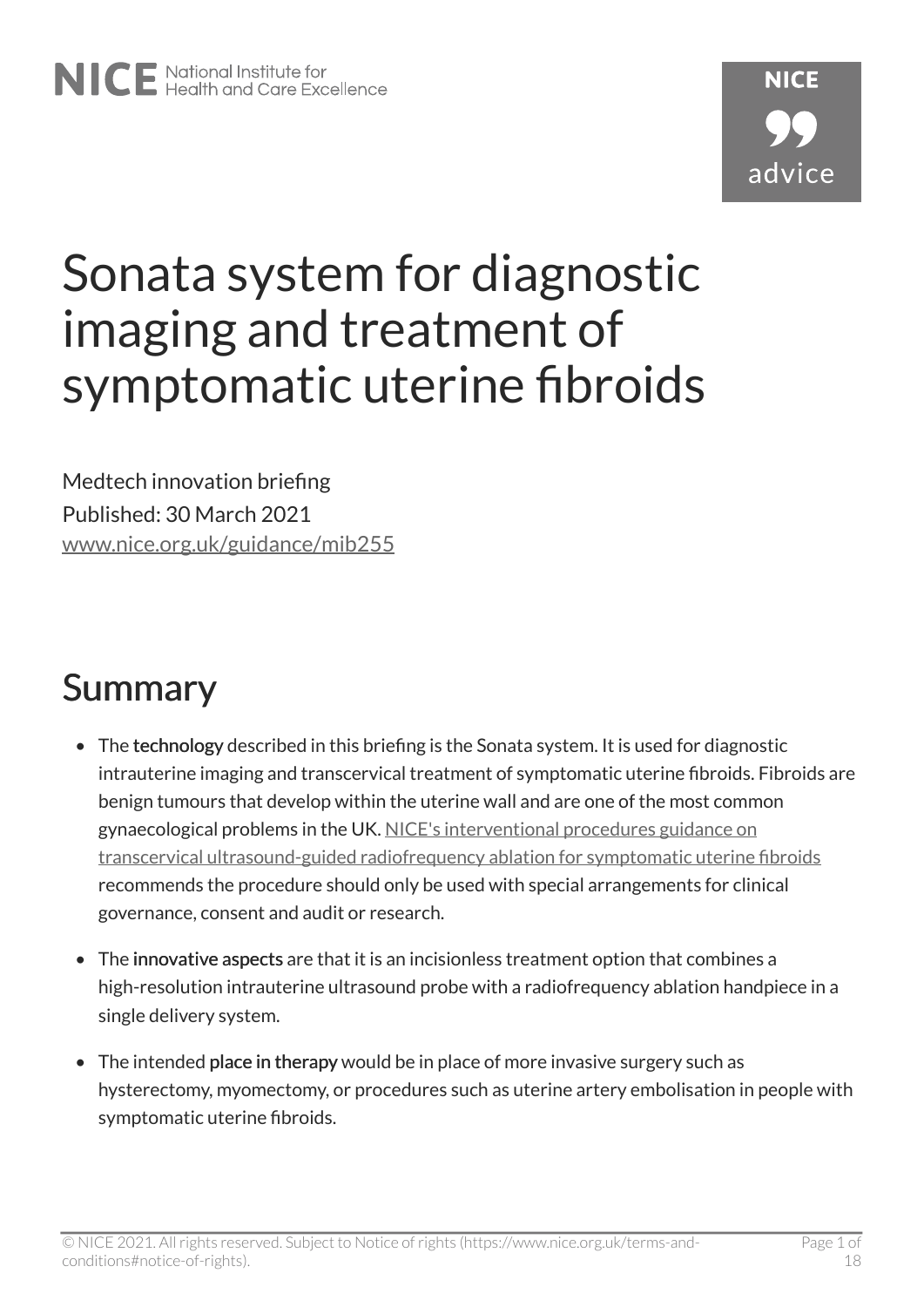- The main points from the evidence summarised in this briefing are from 6 studies. This includes 1 systematic review and meta-analysis, 3 prospective single-arm cohort studies, a pooled subgroup analysis from 2 of these prospective studies and 1 retrospective single-arm cohort study. The studies included a total of 1,320 people with uterine fibroids (of whom 234 had treatment with the Sonata system). They show that Sonata may provide effective treatment of uterine fibroids, and that most people were satisfied with treatment. Sonata was not compared with any other treatment.
- Key uncertainties around the evidence or technology are that there is no long-term clinical outcomes data directly comparing the technology with standard care. Also, the efficacy of the technology in people who want to have children in the future is uncertain.
- The cost per procedure with the Sonata system is estimated by the company as £2,795 for an outpatient procedure or £3,403 for a day-case surgery (excluding VAT). The average cost of standard care, assumed to be myomectomy (open or laparoscopic) or hysterectomy, is estimated as £3,664 (based on NHS reference costs 2018/19).

# The technology

The Sonata system (previously called VizAblate; Gynesonics, Inc.) is a system for the diagnostic imaging and treatment of symptomatic uterine fibroids, including those associated with heavy menstrual bleeding. The system consists of a reusable intrauterine ultrasound probe and a singleuse disposable radiofrequency ablation handpiece with an introducer and needle electrode. These 2 components lock together to form a single treatment device. The intrauterine ultrasound probe is used to identify fibroids from within the uterus and guide the introducer and needle electrodes into one or more targeted fibroids. The radiofrequency ablation handpiece is used to deliver radiofrequency energy to the targeted areas to reduce the volume of the fibroids. The radiofrequency ablation handpiece also comes with proprietary graphical guidance software. This displays a real-time graphic overlay on the live ultrasound image to help guide treatment and target ablation zones.

## Innovations

By being placed transcervically, the Sonata system allows incisionless treatment of fibroids without the need for general anaesthesia. The technology has been shown to treat a wide range of fibroids, some of which cannot be treated with current transcervical methods (for example, FIGO types 3, 4, 5, 6 and types 2 to 5 [transmural]) and need more invasive open or laparoscopic surgery. By avoiding the peritoneal cavity, treatment with the Sonata system can reduce risk and morbidity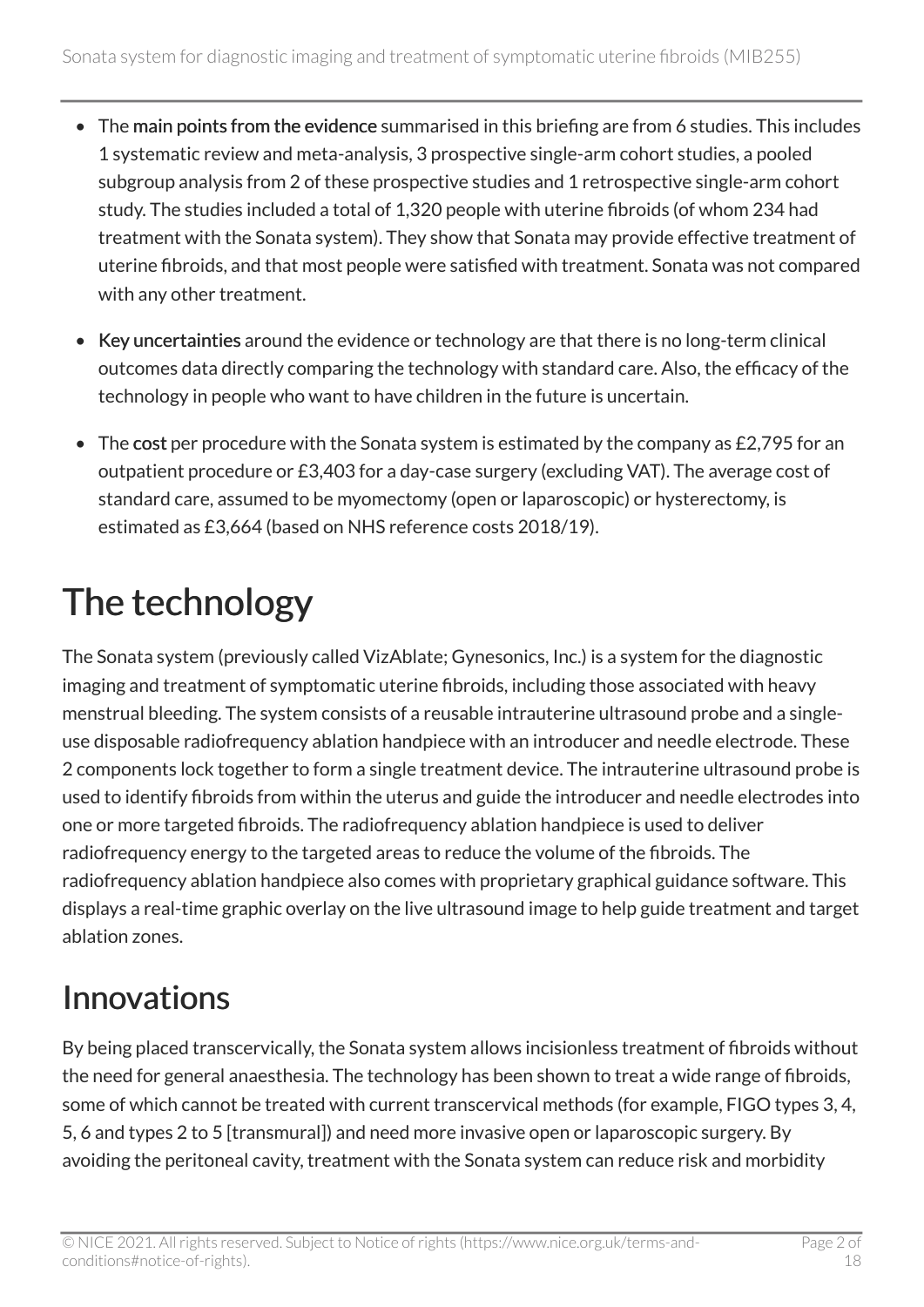associated with invasive fibroid treatment, such as hysterectomy and myomectomy. The technology may reduce the length of stay in hospital compared with invasive fibroid treatment and allow people to return to normal activity and work sooner. More than half of the people in the SONATA trial returned to normal activity within 1 day (with an overall mean of 2 days).

## Current care pathway

Asymptomatic fibroids do not need treatment. Symptomatic fibroids can be managed using a range of treatment options depending on fibroid size, number and location, as well as the person's desire to have children in the future. Treatment options for symptomatic fibroids include pharmacological treatment, hysterectomy (surgical removal of the uterus), myomectomy (surgical removal of the fibroids), uterine artery embolisation and endometrial ablation techniques. [NICE's guideline on](https://www.nice.org.uk/guidance/ng88)  [heavy menstrual bleeding](https://www.nice.org.uk/guidance/ng88) provides further information about treatment.

The following publications have been identified as relevant to this care pathway:

- [NICE's guideline on heavy menstrual bleeding](https://www.nice.org.uk/guidance/ng88)
- [NICE's interventional procedures guidance on uterine artery embolisation for fibroids](https://www.nice.org.uk/guidance/ipg367)
- [NICE's interventional procedures guidance on magnetic resonance \(MR\) image-guided](https://www.nice.org.uk/guidance/ipg30) [percutaneous laser ablation of uterine fibroids](https://www.nice.org.uk/guidance/ipg30)
- NICE's interventional procedures guidance on transcervical ultrasound-guided radiofrequency [ablation for symptomatic uterine fibroids](https://www.nice.org.uk/guidance/ipg689). It recommends that the procedure should only be used with special arrangements for clinical governance, consent and audit or research. This is because although evidence on the safety of the procedure raised no concerns, evidence on its efficacy was considered limited in quality.

### Population, setting and intended user

The Sonata system is intended for diagnostic intrauterine imaging and transcervical treatment of symptomatic uterine fibroids, including those associated with heavy menstrual bleeding. Uterine fibroids (also called uterine myomas, fibromyomas or leiomyomas) are the most common benign tumours in women and are the leading reason for hysterectomy. Fibroids may be single or multiple and can vary in size from a few millimetres to 30 cm or more. They can be asymptomatic or cause symptoms including heavy menstrual bleeding, urinary incontinence, pelvic pressure or pain ([NICE's clinical knowledge summary on fibroids\)](https://cks.nice.org.uk/fibroids).

The technology is intended as an alternative treatment to more invasive surgery such as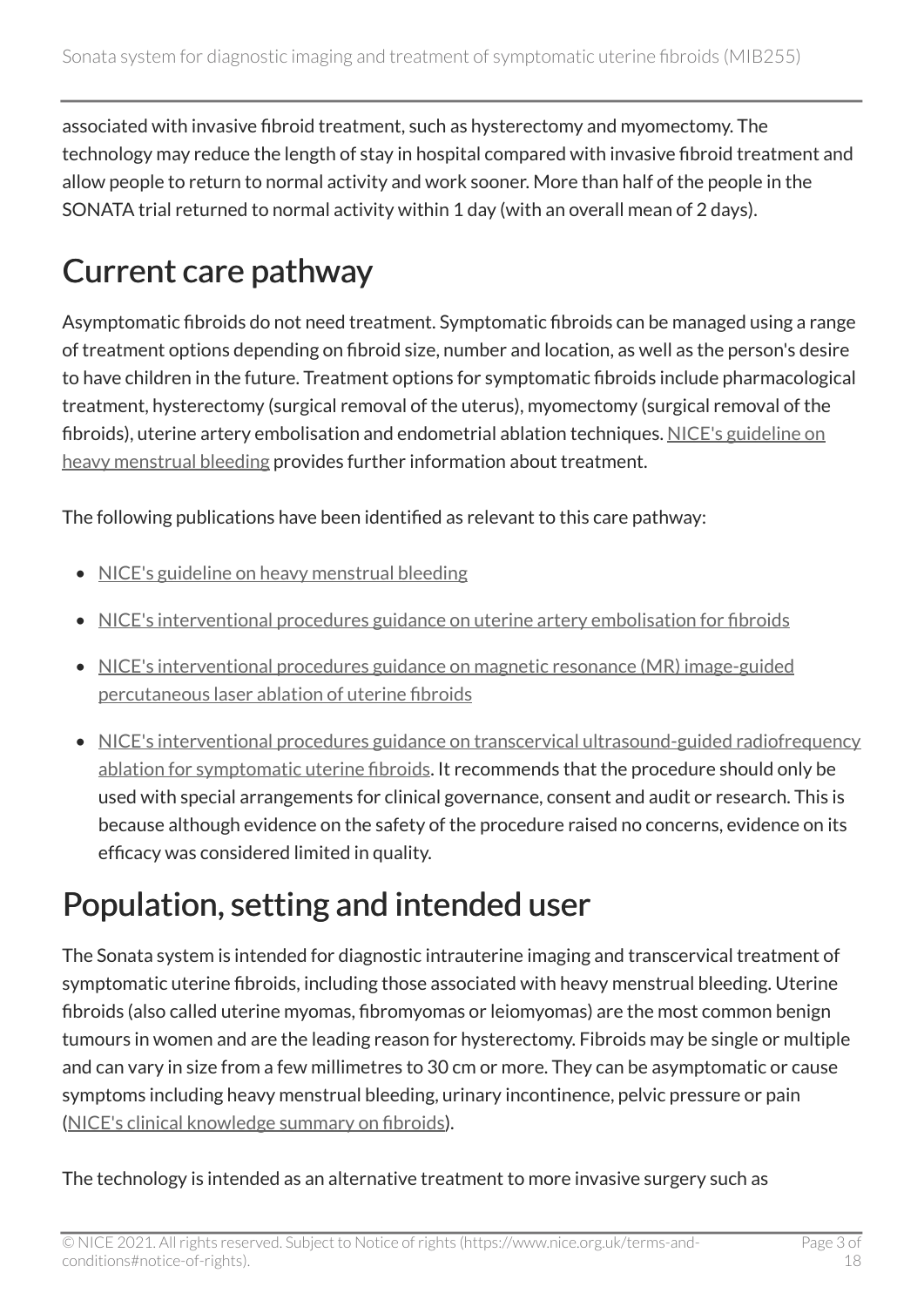hysterectomy or myomectomy, or to procedures such as uterine artery embolisation.

The Sonata system is used in secondary care as an outpatient procedure or day-case surgery. Treatment will be done by a consultant gynaecologist trained to use the technology. Training and support are provided free of charge by the company. Clinicians must attend a 2-hour theory and practical training session delivered by the company. The company also provides intraoperative support to theatre staff and gynaecologists during the early stages of use.

### Costs

### Technology costs

The single-use Sonata case kits (the consumable element used for treatment) cost £2,500 per unit (excluding VAT).

According to the company, the total cost per procedure with the Sonata system would be about £2,795 for an outpatient procedure or £3,403 for a day-case surgery (excluding VAT). This estimate includes the cost of healthcare professionals' time (sourced from [Ang et al. 2016\)](https://www.ncbi.nlm.nih.gov/pmc/articles/PMC4796663/), hospital stay and consumables. The capital cost of purchasing the Sonata system is £84,800 (excluding VAT); the company will consider placement of the hardware based on a consumable usage agreement. If purchased, the system is expected to need annual servicing at a cost of 10% of the cost of the capital components. According to the company the Sonata system should last for a minimum of 5 years, but with regular servicing the company expects that the lifespan of the system will be much longer.

### Costs of standard care

The average cost of standard care, assumed to be myomectomy (open or laparoscopic) or hysterectomy, is £3,664 (based on NHS reference costs 2018/19, using Healthcare Resource Group codes MA08A and MA08B). The company estimates that the costs for myomectomy (open or laparoscopic) and hysterectomy are about £5,374 (plus or minus £1,000), including healthcare professionals' time (sourced from [Ang et al. 2016\)](https://www.ncbi.nlm.nih.gov/pmc/articles/PMC4796663/), hospital stay and consumables.

### Resource consequences

According to the company, the Sonata system is currently being used in 3 NHS centres.

Assuming that only 1 treatment is needed, adopting the technology in the NHS has the potential to be resource releasing. This is by reducing procedural time and length of stay compared with more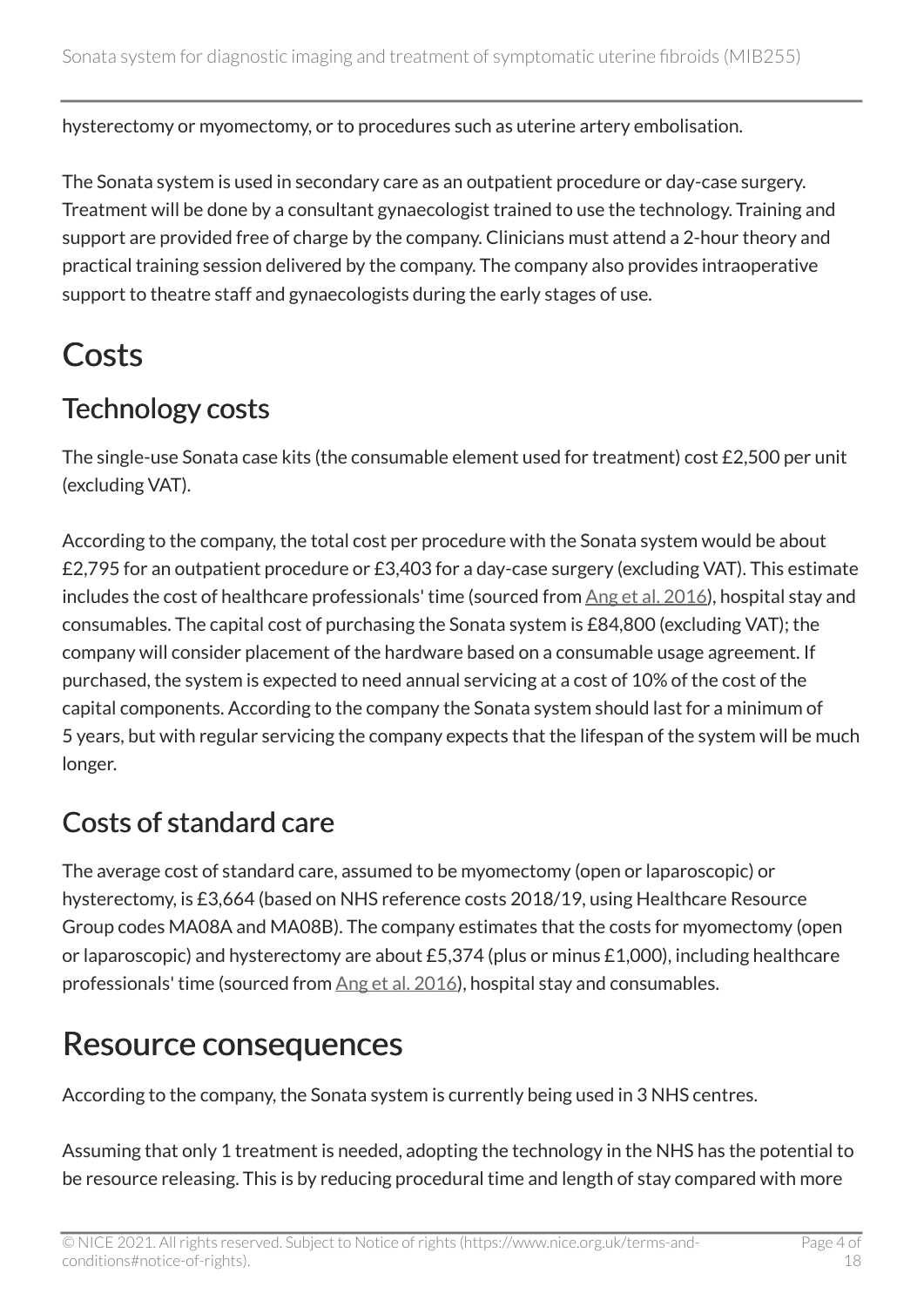invasive procedures (such as hysterectomy, myomectomy and uterine artery embolisation), and allowing the transfer of cases from an inpatient setting to day-case surgery and outpatient settings. If done in an outpatient department, the Sonata system could help cut staff costs by removing the need for an anaesthetist. According to the company, the technology can also help reduce general consumable costs per procedure compared with open surgical techniques and uterine artery embolisation. No changes to facilities or infrastructure would be needed to adopt the technology.

Two studies evaluating the cost consequence of adopting the technology were identified:

- The INSPIRE study assessed the perioperative and 12-month health economic and clinical outcomes associated with hysterectomy, myomectomy, and sonography-guided transcervical fibroid ablation (TFA) using the Sonata system ([Brooks et al. 2020a\)](https://www.ncbi.nlm.nih.gov/pmc/articles/PMC6955606/). The study reported that, compared with hysterectomy and myomectomy, treatment with the Sonata system was associated with significantly lower index procedure cost, complication cost, and length of stay. This contributed to a lower total payer cost over 12 months.
- The CHOICES study compared short-term resource use, facility costs, and perioperative patient outcomes between TFA with the Sonata system and myomectomy (Brooks et al. [2020a](https://www.ncbi.nlm.nih.gov/pmc/articles/PMC7297324/)). The study reported that, compared with myomectomy, treatment with the Sonata system was associated with significantly shorter operating room time and length of stay. The average total mean facility costs for TFA procedure (\$7,563) were significantly lower than those associated with myomectomy (\$11,425; p=0.002), including inpatient, abdominal, or laparoscopic myomectomy (p<0.001).

# Regulatory information

The Sonata system is CE marked as a class 2b medical device. It was originally CE marked in December 2010 as the VizAblate system. It was renewed for the successor product, the Sonata system, in March 2014.

# Equality considerations

NICE is committed to promoting equality of opportunity, eliminating unlawful discrimination and fostering good relations between people with particular protected characteristics and others.

Fibroids usually develop in people between the ages of 30 and 50 years, with the incidence increasing with age, up to the menopause. Fibroids are more common among people with an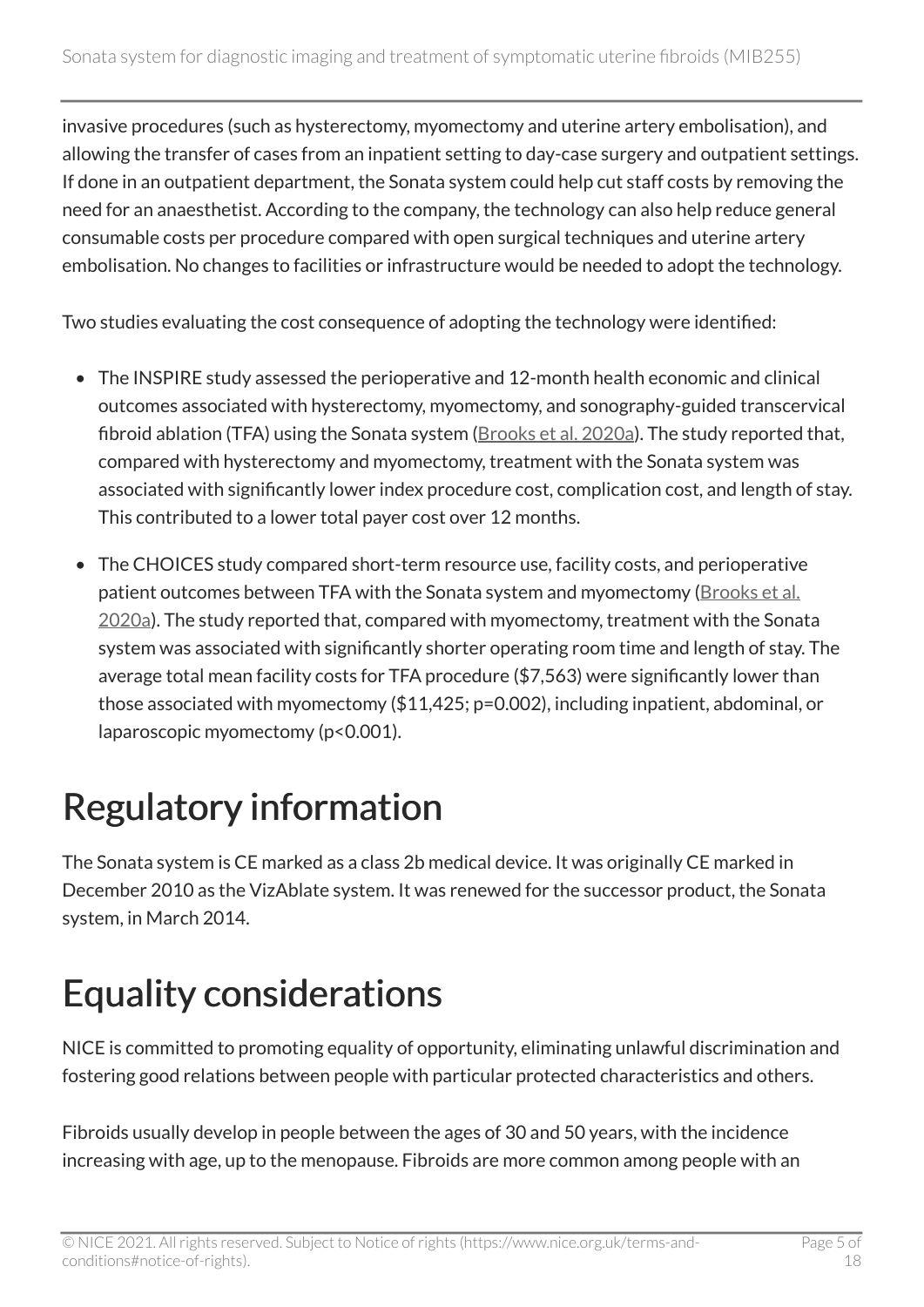African or Caribbean family background. The fibroids also tend to be larger, more numerous, happen at an earlier age and are more likely to cause symptoms in these people.

# Clinical and technical evidence

A literature search was carried out for this briefing in accordance with the interim process and [methods statement for medtech innovation briefings.](https://www.nice.org.uk/about/what-we-do/our-programmes/nice-advice/medtech-innovation-briefings) This briefing includes the most relevant or best available published evidence relating to the clinical effectiveness of the technology. Further information about how the evidence for this briefing was selected is available on request by contacting [mibs@nice.org.uk.](mailto:mibs@nice.org.uk)

## Published evidence

One systematic review and meta-analysis, 3 prospective, multicentre, single-arm cohort studies (FAST-EU trial, SONATA trial and OPEN trial) and 1 subgroup analysis from 2 of these studies (FAST-EU and SONATA), and 1 retrospective single-centre, single-arm cohort study (VITALITY study) are summarised in this briefing. The studies involved a total of 1,320 people with uterine fibroids (of whom 234 had treatment with the Sonata system).

Evidence from 2 studies (the SONATA trial and the OPEN trial) was generated using the Sonata system, while 2 studies (the FAST-EU trial and the VITALITY study) evaluated its predecessor device (VizAblate system). The company states that differences between the current Sonata system and its predecessor relate to improvements in the user interface and the imaging capability of the intrauterine ultrasound probe. No changes were made to the radiofrequency treatment device, or the software controls involved in delivering radiofrequency energy.

The clinical evidence and its strengths and limitations is summarised in the overall assessment of the evidence.

### Overall assessment of the evidence

Overall, the evidence suggests that the Sonata system is an effective option for the incisionless and transcervical treatment of symptomatic fibroids, including those associated with heavy menstrual bleeding. Data from the FAST-EU trial and the SONATA trial reported that using the Sonata system resulted in statistically significant reductions in total and perfused uterine fibroid volume, menstrual bleeding and symptom severity, and improved health-related quality of life. In the SONATA trial, there was a low rate of surgical reintervention during the first 12 months after treatment and no device-related adverse events were recorded ([Chudnoff et al. 2019\)](https://www.ncbi.nlm.nih.gov/pubmed/30531573). The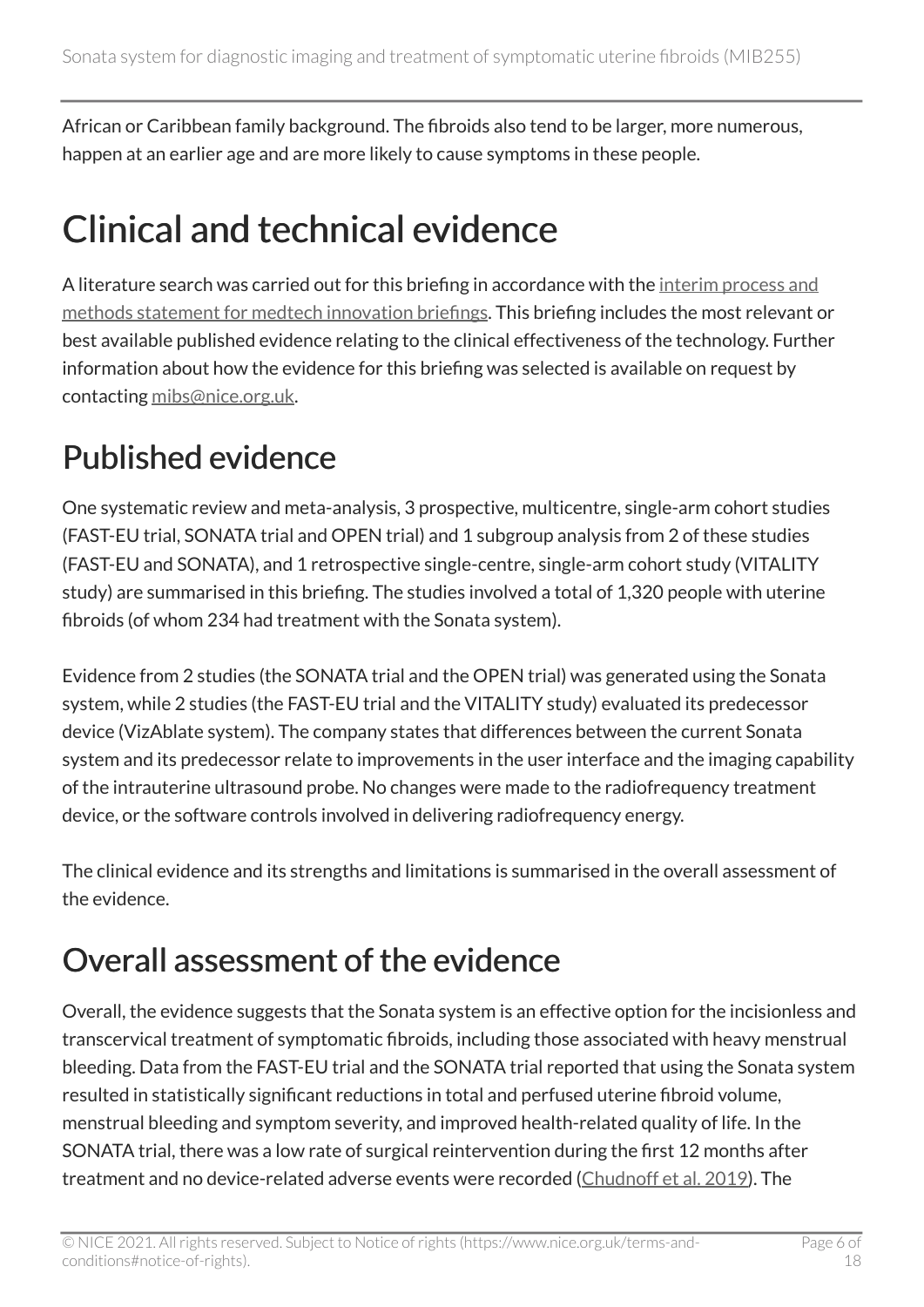evidence base suggests that on average people return to normal daily activities between 2 and 4 days after the procedure and are generally satisfied with treatment. In the SONATA trial (Lukes et [al. 2020\)](https://www.ncbi.nlm.nih.gov/pmc/articles/PMC7548023/) 94% of people were very, moderately or somewhat satisfied with treatment at 3 years. Data from the OPEN clinical trial suggests that using the technology has little or no risk of causing intrauterine adhesions [\(Bongers et al. 2019\)](https://pubmed.ncbi.nlm.nih.gov/31580964/). Longer-term follow-up data from a small cohort of FAST-EU trial patients [\(Garza-Leal 2019](https://www.ncbi.nlm.nih.gov/pmc/articles/PMC6354599/)) suggests that some of the clinical benefits of the technology (reduced symptoms and improved quality of life) can last more than 5 years after treatment.

All available evidence came from single-arm studies only, so direct comparisons with alternative treatments for fibroids cannot be made. Also, long-term data is from 2 studies: a retrospective study of follow-up data over 5 years from a small cohort of patients (n=17) from a single non-UK centre, and a prospective study (n=147) of 3-year follow-up data. Larger, longer-term head-to-head studies comparing the technology with standard care (that is, myomectomy, hysterectomy or uterine artery embolisation) in an NHS setting would be helpful.

In most of the studies, the treatable fibroids were limited to those that were between 1 cm and 5 cm in diameter, because these would normally be treated with 1 ablation only. However, data on the treatment of larger fibroids (over 5 cm in diameter) with Sonata is available ([Shifrin et al. 2021\)](https://obgyn.onlinelibrary.wiley.com/doi/full/10.1002/ijgo.13638). This study reported that Sonata is an effective single-stage treatment option for nonpedunculated submucous fibroids, and larger or deeper uterine fibroids (including fibroid clusters), for which hysteroscopic treatment is not suitable. In the SONATA study, 14.5% of fibroids (less than 5 cm in diameter) were treated with 2 or more ablations ([Chudnoff et al. 2019\)](https://www.ncbi.nlm.nih.gov/pubmed/30531573). The efficacy of the Sonata system to treat larger fibroids (over 5 cm in diameter) using multiple ablations is less certain. Although the evidence base includes people with a range of fibroid types (FIGO type 1, 2, 3, 4, and 2 to 5 [transmural]), the studies needed at least 1 fibroid to have either indented or abutted the endometrial cavity. People with type 0 fibroids only (no myometrial involvement) were excluded from the studies.

Studies excluded people who may want to have children in the future, so the role of the technology for these people is less understood. The 12-month MRI data from the FAST-EU trial ([Bongers et al.](https://www.ncbi.nlm.nih.gov/pmc/articles/PMC6785167/) [2019\)](https://www.ncbi.nlm.nih.gov/pmc/articles/PMC6785167/) showed that treatment with the technology may preserve uterine wall integrity, and successful pregnancies after treatment with the Sonata system (or VizAblate) have been reported ([Lukes et al. 2020](https://www.ncbi.nlm.nih.gov/pmc/articles/PMC7548023/); [Miller et al. 2019](https://www.ncbi.nlm.nih.gov/pmc/articles/PMC7099422/); [Garza-Leal et al. 2014;](https://link.springer.com/article/10.1007/s10397-013-0830-4) [Bends et al. 2018\)](https://www.ncbi.nlm.nih.gov/pubmed/30038526). Further evidence is needed on how the technology may affect fertility for people who want to have children in the future.

Evidence generated using the current Sonata system comes from 2 prospective cohort studies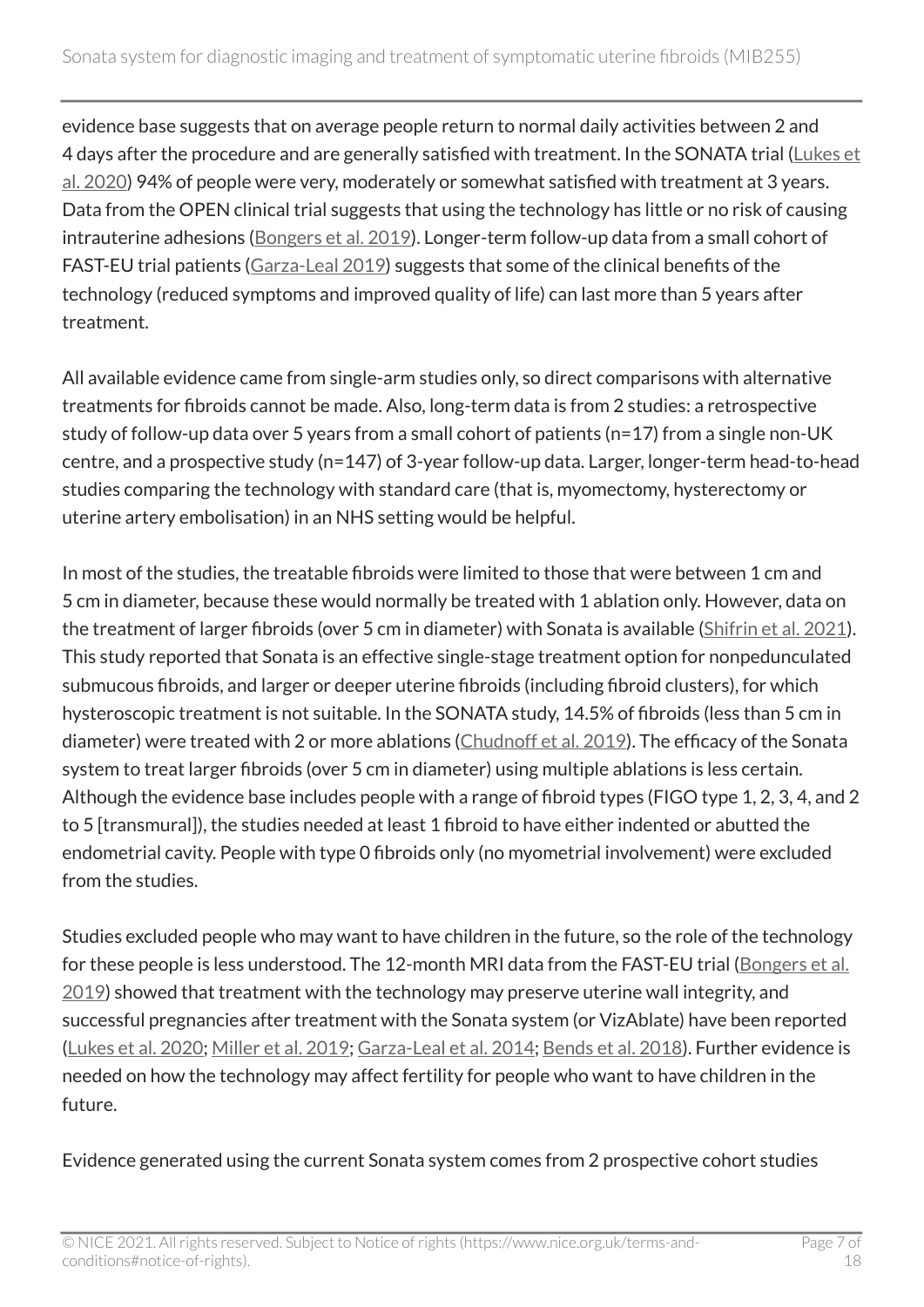(SONATA and OPEN trial), both of which were funded by the company. The FAST-EU and OPEN trials involved UK centres, which may increase generalisability to the NHS.

### Shifrin et al. (2021)

#### Study size, design and location

[Subgroup analysis of 197 people \(534 treated fibroids\) from 2 prospective clinical trials \(FAST](https://obgyn.onlinelibrary.wiley.com/doi/10.1002/ijgo.13638)‐EU [and SONATA\) who had submucous or large fibroids treated with the Sonata \(or VizAblate\) system.](https://obgyn.onlinelibrary.wiley.com/doi/10.1002/ijgo.13638)

#### Intervention and comparator

Sonata (or VizAblate) system, no comparator.

#### Key outcomes

In the study, 86% of people with submucous fibroids only and 81% of people with large fibroids (over 5 cm in diameter) experienced bleeding reduction within 3 months after treatment with the Sonata system. During the 12 months after the procedure, overall symptom severity and health-related quality of life showed sustained, significant improvements. MRI imaging of fibroids in the FAST-EU trial showed an average volume reduction of 68%. Among people with submucous fibroids only, the rate of surgical reintervention during 12 months of follow‐up was 3.7% in the FAST‐EU trial and 0% in the SONATA trial.

#### Strengths and limitations

The FAST-EU and SONATA studies are multicentre studies with prospective design. The FAST-EU trial included 2 UK centres, increasing generalisability to the NHS (although the UK cohort had a small sample size).

Both studies were single-arm, so direct comparisons with alternative treatment options cannot be made. Both studies were funded by the company.

### Lukes et al. (2020), Miller et al. (2019) and Chudnoff et al. (2019)

#### Study size, design and location

Prospective, multicentre, single-arm cohort study (the SONATA trial) of 147 women before the menopause (aged between 25 and 50) with symptomatic uterine fibroids who elected for transcervical fibroid ablation (TFA) treatment. [Lukes et al. \(2020\)](https://www.ncbi.nlm.nih.gov/pmc/articles/PMC7548023/) reported on the 3-year outcomes,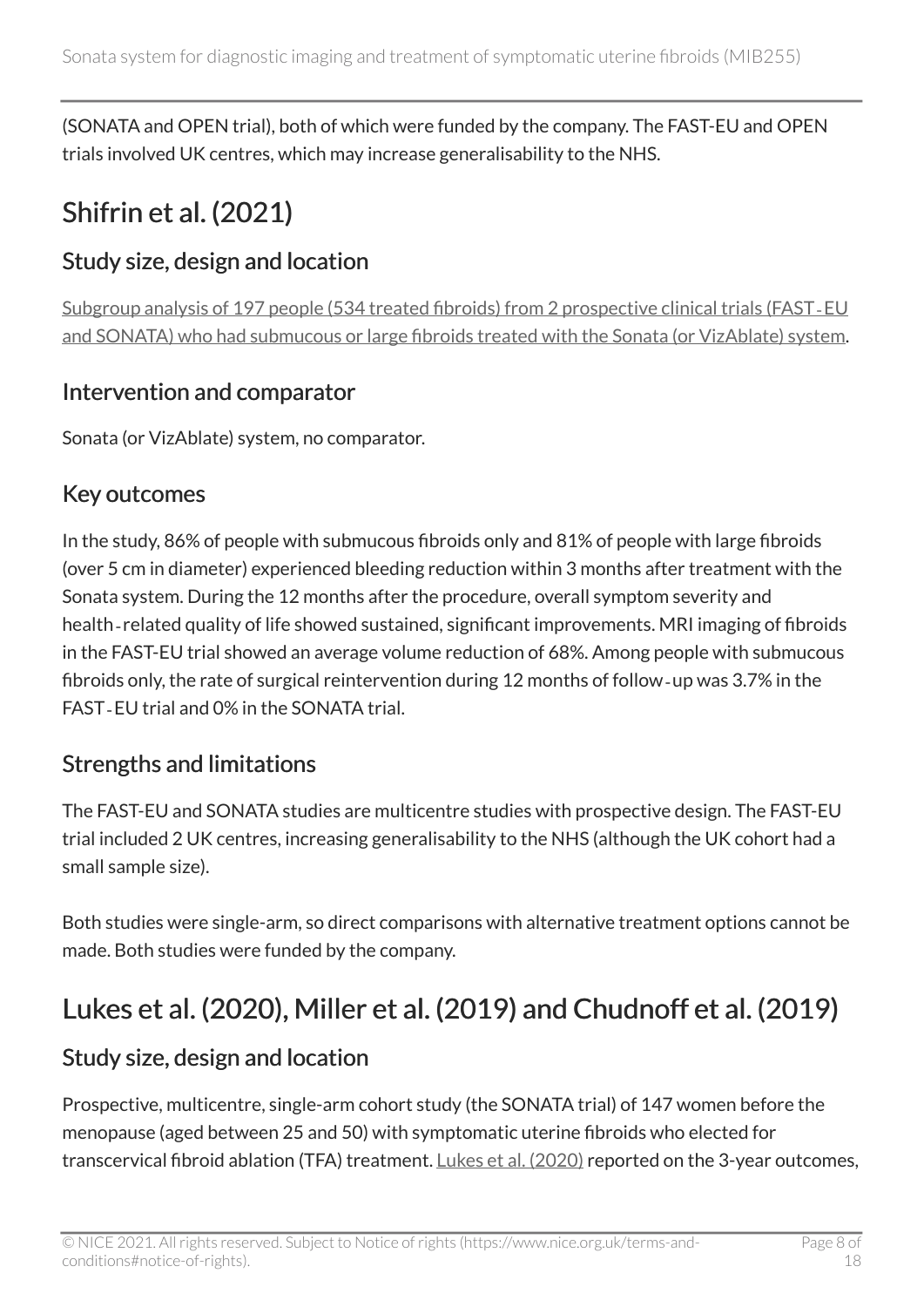[Miller et al. \(2019\)](https://www.ncbi.nlm.nih.gov/pmc/articles/PMC7099422/) on the 2-year outcomes and [Chudnoff et al. \(2019\)](https://www.ncbi.nlm.nih.gov/pubmed/30531573) on the 12-month outcomes.

The study included 22 investigational centres in the US (n=21) and Mexico (n=1). It was done under an investigational device exemption from the US Food and Drug Administration.

#### Intervention and comparator

Sonata system, no comparator.

#### Key outcomes

Four women were excluded from the full efficacy analysis set at 12 months because they reached menopause and were unable to provide a pictorial blood loss assessment chart diary at their 12-month visits. The study met its co-primary endpoints at 12 months (n=143, full analysis set), with 64.8% of women experiencing 50% or greater reduction in menstrual bleeding and 99.3% of women who did not have surgical intervention for heavy menstrual bleeding. The mean pictorial blood loss assessment chart score decreased by 38.9%, 48.4%, and 51.1% at 3, 6, and 12 months after the procedure, respectively (p<0.001). At 12 months, 95.1% of women had experienced a reduction in menstrual bleeding. The mean maximal reduction in fibroid volume per patient was 62.4% (p<0.001). Symptom severity and health-related quality of life scores significantly improved by 32.1 points and 43.7 points, respectively, at 12 months (p<0.001). On average, women reported returning to normal activity in 2.2 days, with more than half returning to normal activity within 1 day. There were 97% of women who were satisfied with treatment and 96.3% noted improvements in their fibroid symptoms at 12 months. No device-related adverse events (AEs) were reported. Two serious procedural-related AEs were reported in 2 women (1.4%) and nonserious procedure-related AEs were reported in 74 women (50.3%).

There were 85% of women enrolled who returned for follow up at 2 years. Compared with baseline, symptom severity statistically decreased from 55 (plus or minus 19) to 24 (plus or minus 18; p<0.001), health-related quality of life statistically increased from 40 (plus or minus 21) to 83 (plus or minus 19; p<0.001). EQ-5D scores statistically increased from 0.72 (plus or minus 0.21) to 0.89 (plus or minus 0.14; p<0.001). Over 2 years, surgical reintervention for heavy menstrual bleeding was done in 5.5% of women. There was 1 pregnancy with a normal peripartum outcome. Indicators of work impairment because of fibroid symptoms significantly improved from baseline to 2 years (including missed work time, overall work impairment, and activity impairment). There were 94% of women who were satisfied with treatment at 2 years (75% very satisfied, 13% moderately satisfied and 6% somewhat satisfied).

There were 15 women lost to follow up during the trial, with 90% of women accounted for at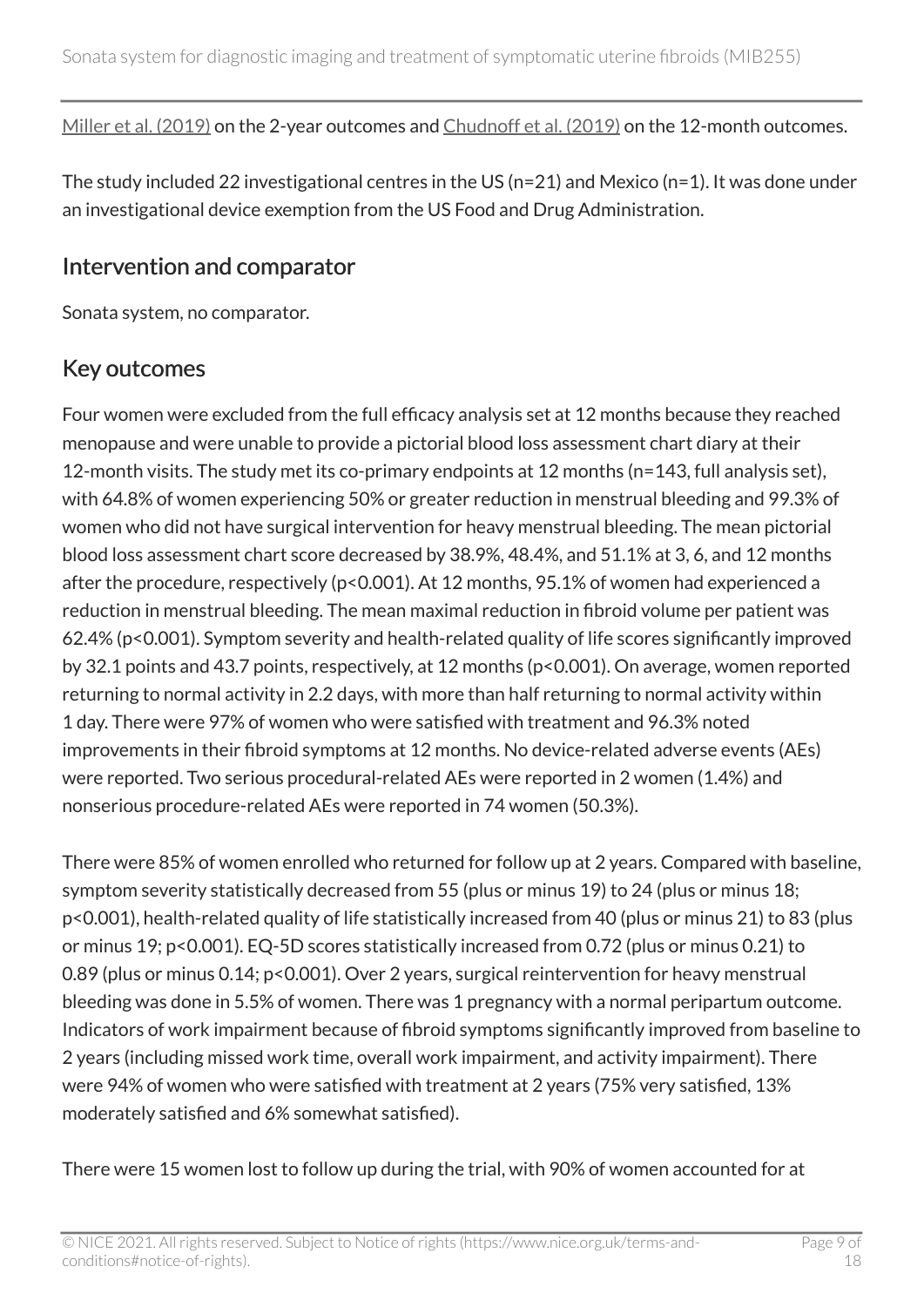3 years (132 people out of 147). Compared with baseline, mean symptom severity scores decreased from 55 (plus or minus 19) to 22 (plus or minus 21), health-related quality of life increased from 40 (plus or minus 21) to 83 (plus or minus 23). EQ-5D increased from 0.72 (plus or minus 0.21) to 0.88 (plus or minus 0.16; all statistically significant with p<0.001). The 3-year rates of surgical reintervention for heavy menstrual bleeding calculated by the binomial and Kaplan–Meier methods were 9.2% and 8.2%, respectively. Surgical reinterventions included 10 hysterectomies and 1 endometrial ablation. All work productivity and activity level parameters improved significantly during the 3-year follow up. At 3 years, 94% of women were satisfied with treatment (71% very satisfied, 14% moderately satisfied, 9% somewhat satisfied).

#### Strengths and limitations

This was a multicentre study with prospective design and endpoints defined using set objective performance criteria. A relatively robust patient selection process may have helped to minimise confounding factors. The study included patient-reported outcomes.

This was a single-arm study, so direct comparisons with alternative treatment options cannot be made. The study was funded by the company and did not involve any UK centres, limiting its generalisability to the NHS. Treatment was limited to fibroids that were between 1 cm and 5 cm in diameter. Women who wanted to become pregnant in the future were excluded.

### Brölmann et al. (2016) and Huirne et al. (2018)

#### Study size, design and location

Prospective, multicentre, single-arm cohort study (the FAST-EU trial) of 50 women (aged 28 or older) with uterine fibroids and heavy menstrual bleeding. The study was done across 7 centres in Mexico (n=1), the Netherlands (n=4) and UK (n=2). [Brölmann et al. \(2016\)](https://www.ncbi.nlm.nih.gov/pmc/articles/PMC4753243/) reported on 12-month clinical outcomes and  $H$ uirne et al. (2018) reported on health utility scores during the 12 months after treatment.

#### Intervention and comparator

VizAblate system, no comparator.

#### Key outcomes

There were 50 women (89 fibroids) who had treatment with the VizAblate system. One woman was excluded from primary efficacy analysis because of unusable imaging results. At 3 and 12 months, perfused fibroid volumes were reduced from baseline by an average of 68% (49 women;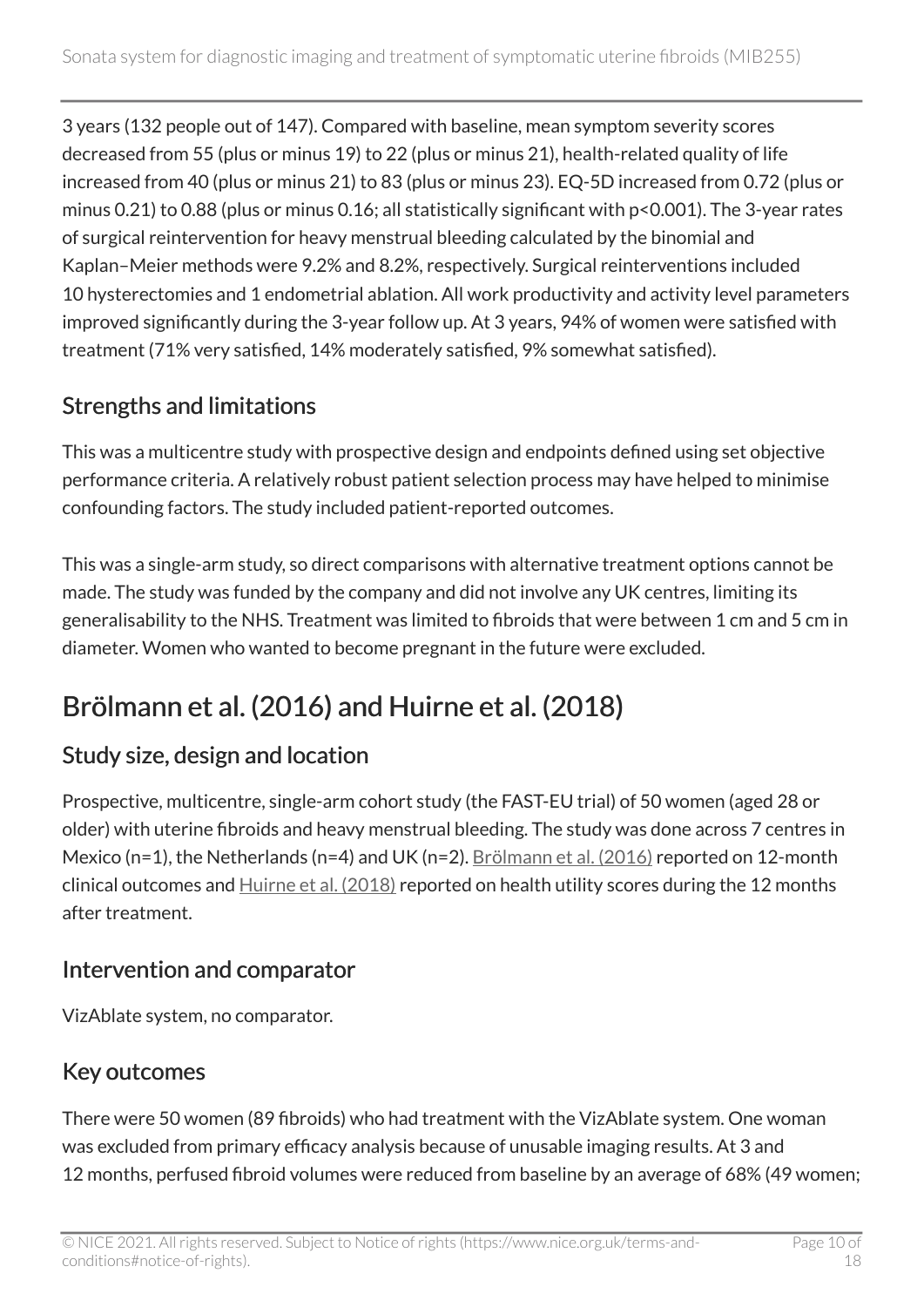89 fibroids) and 67% (28 women; 43 fibroids), respectively. Total fibroid volumes were reduced from baseline by an average of 55% (49 women; 89 fibroids) and 67% (28 women; 43 fibroids), respectively (p<0.001 for all compared with baseline). At 12 months, mean menstrual pictogram scores and symptom severity scores decreased by 54% (n=48; p<0.001) and 55% (n=49; p<0.001), respectively. The mean health-related quality of life (HRQoL) scores increased by 277% (n=48; p<0.001). There were 4 women (8%) who had surgical reintervention within 12 months; all were 6 months after treatment.

There were 49 women who provided responses to the EQ-5D-3L. Data from 1 woman who conceived 3 months after treatment and gave birth at term was excluded from analysis. Overall, treatment with VizAblate was associated with an increase in health utility scores, from a mean of 0.745 at baseline, to means of 0.838, 0.852, and 0.914 at 3 months, 6 months, and 12 months, respectively. The change from baseline at 12 months was statistically significant (p<0.001). When stratified by country, the improvement in health utility at 12 months was statistically significant for both the cohorts in Mexico (p<0.004) and Holland (p value less than 0.003), but not for the UK cohort (p=0.75). After translating health utility values into quality-adjusted life years (QALYs), the overall cohort experienced an average of 0.85 QALYs in the 1-year period from baseline to 12-month follow up.

The preservation of uterine wall integrity 12 months after treatment with VizAblate was also assessed for the 29 women using baseline and 12-month MRI image data. This secondary analysis (the INTEGRITY study, [Bongers et al. 2019](https://www.ncbi.nlm.nih.gov/pmc/articles/PMC6785167/)) showed that there were no areas on the MRI that indicated loss of myometrial integrity compared with baseline.

#### Strengths and limitations

This was a multicentre and international study with 2 centres in the UK, increasing generalisability to the NHS. The study had a prospective design and consecutive recruitment of patients, reducing risk of bias. MRI results were reviewed by an independent core laboratory to reduce variability and bias in MRI image quality and interpretation. The study used a validated, and standardised tool (EQ-5D-3L).

This was a single-arm study, so direct comparisons with alternative treatment options cannot be made. Only 58% of eligible patients (28 people out of 48) had MRI at 12 months. Follow-up time was limited to 1 year, so long-term effects are unclear. Women who wanted to have a baby in the future or had fibroids larger than 5 cm were not included. Although the study included 2 UK centres, the UK cohort had a small sample size (n=6) and half of all missing values in the study were from the UK cohort. The UK cohort may have been underpowered to detect statistical differences in health utility from baseline to 12-month follow up. The effect of socioeconomic status on health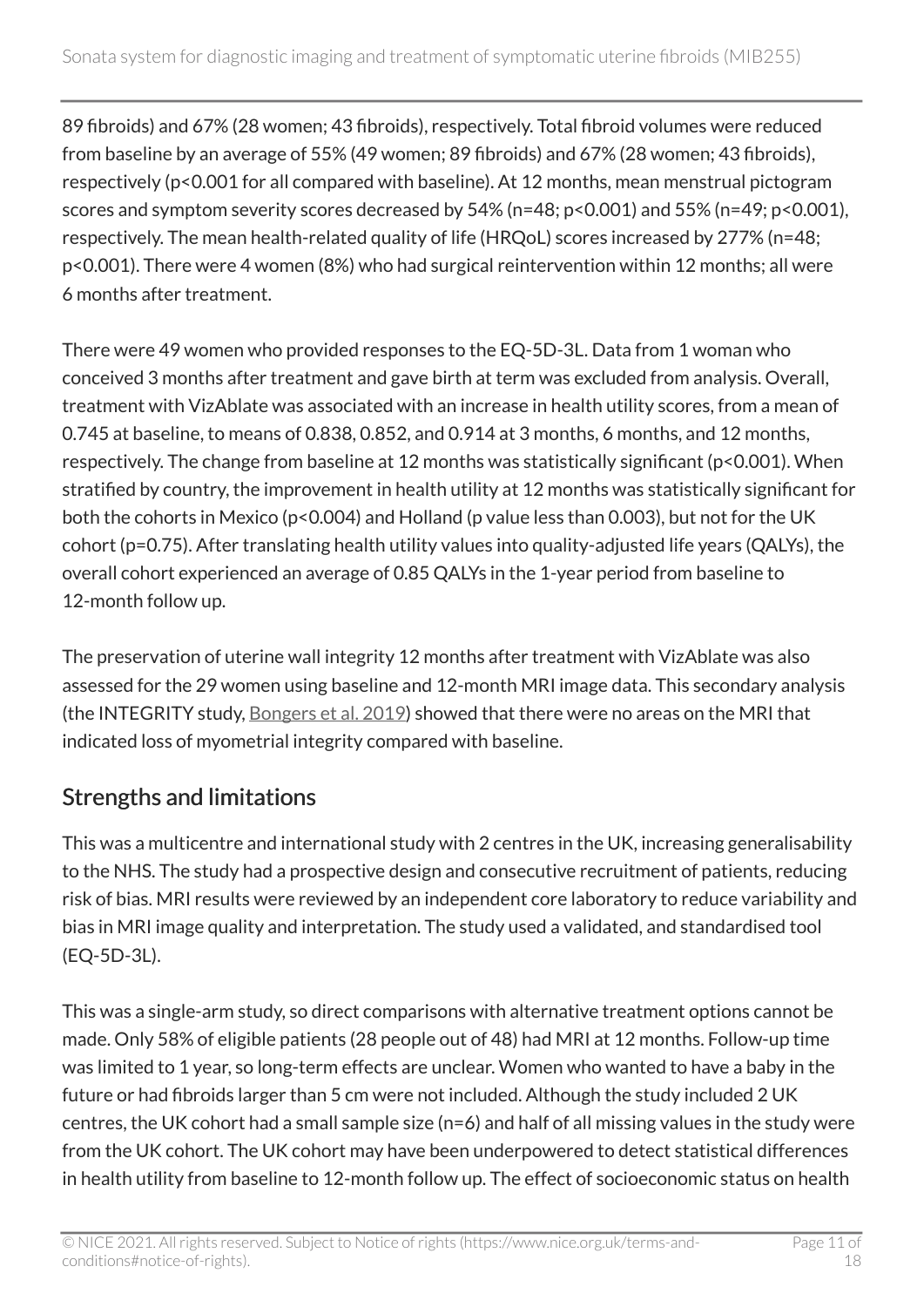utility results cannot be excluded.

### Garza-Leal (2019)

#### Study size, design and location

[Retrospective, single-arm, data-collection cohort study \(the VITALITY study\) involving 23 women](https://www.ncbi.nlm.nih.gov/pmc/articles/PMC6354599/)  [aged 28 and over with heavy menstrual bleeding secondary to fibroids](https://www.ncbi.nlm.nih.gov/pmc/articles/PMC6354599/). The study was done at a FAST-EU study site in Mexico and included women who had previously been enrolled and treated in the 12-month FAST-EU trial.

#### Intervention and comparator

Vizablate system, no comparator.

#### Key outcomes

The study generated long-term follow-up information from 17 women (73.9%), with a mean follow up of 64.4 months (range 57 to 73 months). The mean symptom severity scores significantly decreased from 64.9 at baseline to 27.6 at long-term follow up (p=0.002). Mean HRQoL scores significantly improved from 27.2 at baseline to 76.0 at long-term follow up (p=0.0001). No surgical reinterventions happened through the first 3.5 years after treatment. Two hysterectomies were reported, 1 after 3.5 years after ablation and another about 4 years after ablation. Overall, there was a 12% incidence of surgical reinterventions over an average of 5.4 years follow up. This corresponds to an event rate of 2.2% per year. Freedom from surgical reintervention at 1, 2, and 3 years was 100%, and, at 4 and 5 years, was 88.2%. One pregnancy happened, and this was within the first year of treatment. It led to a normal-term birth by elective repeat caesarean and has been reported in a previous case report [\(Garza-Leal et al. 2014](https://link.springer.com/article/10.1007/s10397-013-0830-4)).

#### Strengths and limitations

The study had a high (around 75%) patient long-term follow-up rate. Treatment was given by a single operator, which may have allowed consistent perioperative management among patients. HRQoL scores and symptom severity scores were recorded and used to complement data on surgical reintervention.

The study was limited by having a relatively small patient cohort. Because it was a single-centre study done in Mexico the generalisability of results to an NHS setting are limited. It was a singlearm study, so direct comparisons with alternative treatment options cannot be made.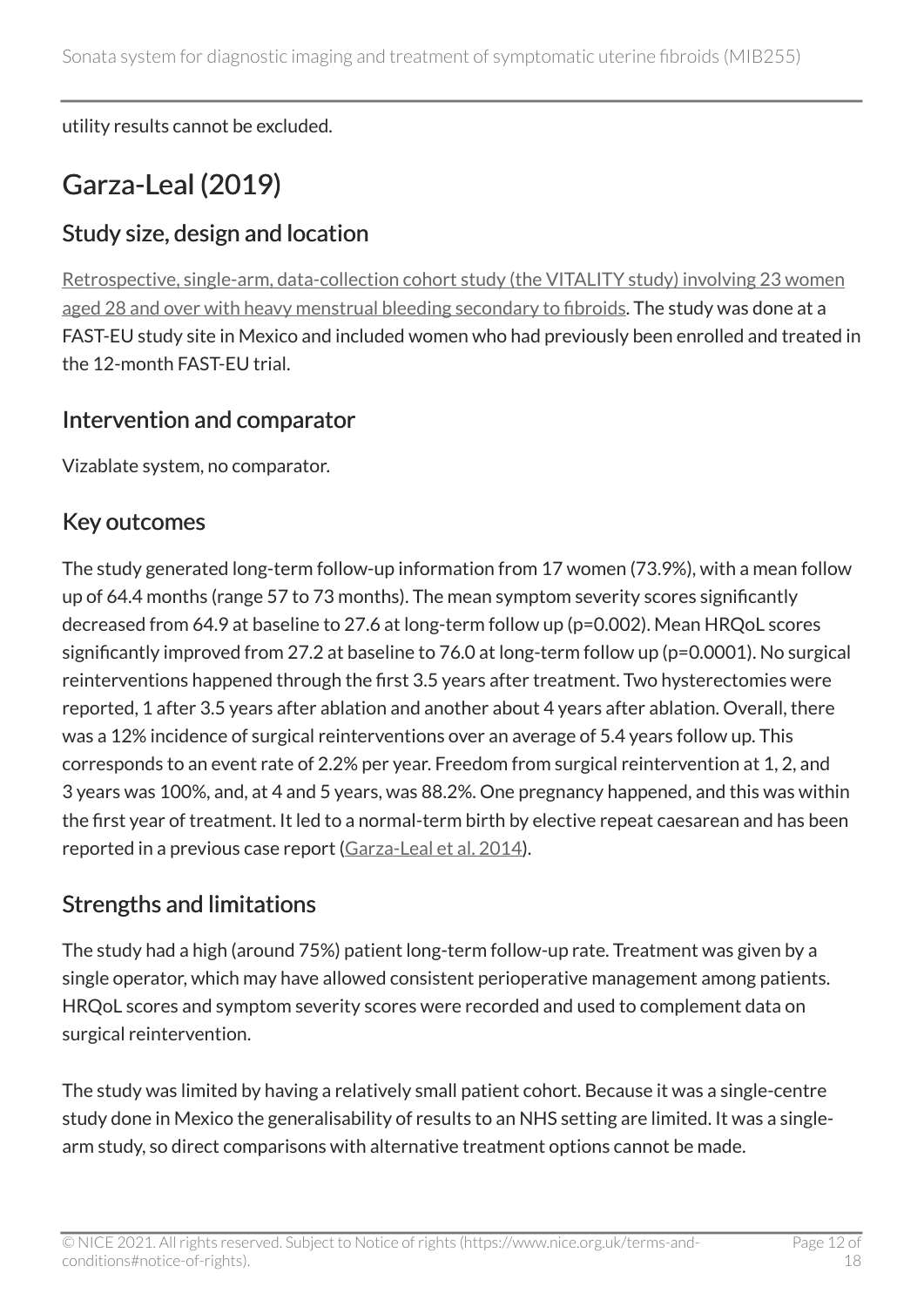### Bongers et al. (2019)

#### Study size, design and location

[Prospective, multicentre, single-arm cohort study \(the OPEN trial\) involving 37 people having](https://pubmed.ncbi.nlm.nih.gov/31580964/) [transcervical radiofrequency ablation treatment for symptomatic fibroids.](https://pubmed.ncbi.nlm.nih.gov/31580964/) Everyone had at least 1 FIGO type 1, 2 or 2 to 5 (transmural) uterine fibroid. The presence or absence of intrauterine adhesions was assessed at baseline before treatment with diagnostic hysteroscopy and again at 6 weeks after ablation (second-look hysteroscopy). The study was done at 6 academic and community hospitals in the UK (n=1), the Netherlands (n=1), Switzerland (n=1), and Germany (n=3).

#### Intervention and comparator

Sonata system, no comparator.

#### Key outcomes

There were 50 fibroids with a mean diameter of 3.4(plus or minus 1.8 cm; ranging from 1 cm to 8 cm) ablated. Of the 37 people enrolled, 35 completed the study follow up and 2 electively withdrew from the study before the completion of study follow up. There were 34 out of 35 people who had paired baseline and second-look hysteroscopies that could be evaluated by the independent readers. One person was excluded from the analysis because of an unevaluable hysteroscopy video. At 6 weeks, none of these hysterectomy videos revealed any formation of intrauterine adhesions after treatment with Sonata. This included 6 people with apposing fibroids, that usually have a substantial risk of forming adhesions after operative hysteroscopic treatment.

#### Strengths and limitations

This was a multicentre study with a prospective design. The study used independent reviewers for the assessment of baseline and post-treatment hysteroscopy videos. One of the investigational sites was in the UK, increasing the generalisability to the NHS.

This was a single-arm study, so direct comparisons with alternative treatment options cannot be made. The study was not intended to be statistically powered and it is not clear how many of the people included in the analysis were treated in the UK. The study was funded by the company and 2 of the authors were consultants for the company.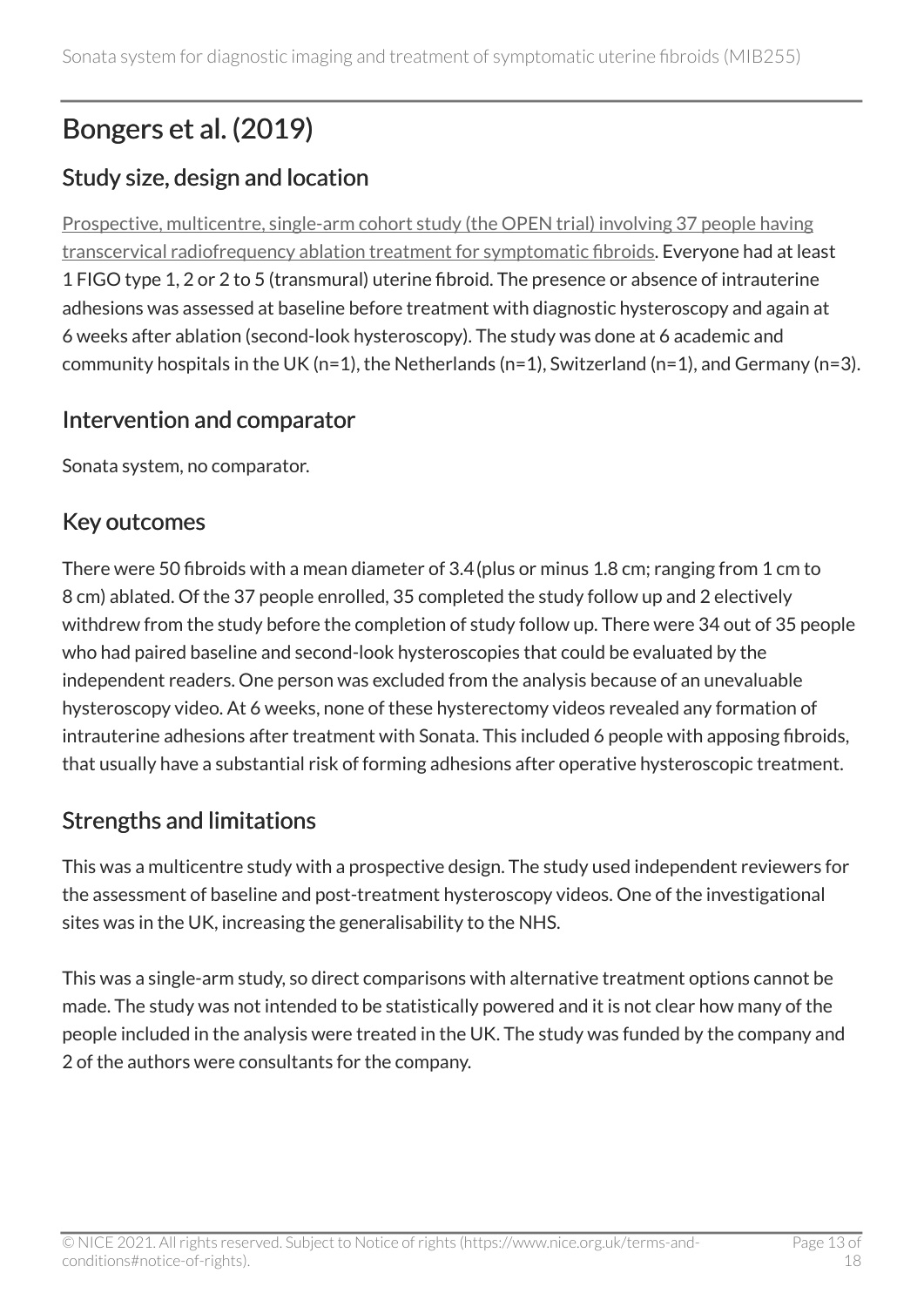### Bradley et al. (2019)

#### Study size, design and location

[Systematic review and meta-analysis of prospective studies for radiofrequency fibroid ablation](https://www.ncbi.nlm.nih.gov/pmc/articles/PMC7387230/)  [\(RFA\) in 1,283 people \(median age: 42 years\) with symptomatic uterine fibroids \(treated between](https://www.ncbi.nlm.nih.gov/pmc/articles/PMC7387230/) [2003 and 2018\)](https://www.ncbi.nlm.nih.gov/pmc/articles/PMC7387230/). It included a total of 32 articles: 19 on laparoscopic RFA, 8 on transvaginal RFA and 5 on transcervical RFA (TFA; using Sonata or VizAblate system). Included studies were done in Mexico, US, Canada, Germany, Italy, Korea, Latin America, Norway, Denmark, China, Spain.

#### Intervention and comparator

Laparoscopic, transvaginal or transcervical RFA.

#### Key outcomes

There were 19 out of 20 prospective primary studies (reported in 32 articles) that had good or fair methodological quality. Across all 3 types of RFA delivery approaches the mean procedure time was 49 minutes. Procedure time was statistically different among RFA delivery approaches (laparoscopic, 73 minutes; TFA, 44 minutes; transvaginal, 24 minutes), when for all pairwise comparisons p≥0.002. The mean time to discharge, time to normal activities, and time to return to work were 8.2 hours, 5.2 days and 5.1 days, respectively. For TFA the time to discharge, time to normal activities, and time to return to work were 2.5 hours, 3.3 days and 3.6 days, respectively. At 12 months follow up, fibroid volume decreased by 66%, HRQoL increased by 39 points, and symptom severity scores decreased by 42 points (for all p<0.001 compared with baseline). The annual cumulative rate of reinterventions because of fibroid-related symptoms was 4.2%, 8.2%, and 11.5% over 3 years. The reintervention rate at 12 months was comparable among TFA (2.7%), laparoscopic RFA (3.8%), and transvaginal RFA (5.3%), when p≥0.52 for all pairwise comparisons. The conclusions of this meta-analyses were unchanged among several sensitivity analyses.

#### Strengths and limitations

The conduct, analysis and reporting of the review adhered to the preferred reporting items for systematic reviews and meta-analyses (PRISMA). Only prospective studies were included. The review included a large sample size and conclusions were unchanged in various sensitivity analyses. Among the 20 prospective primary studies in this review, which were reported in 32 articles, study quality was rated as good or fair for 19 of 20 studies.

The company provided funding for the study. There were insufficient studies to statistically compare RFA delivery types for several outcomes and it was not possible to determine whether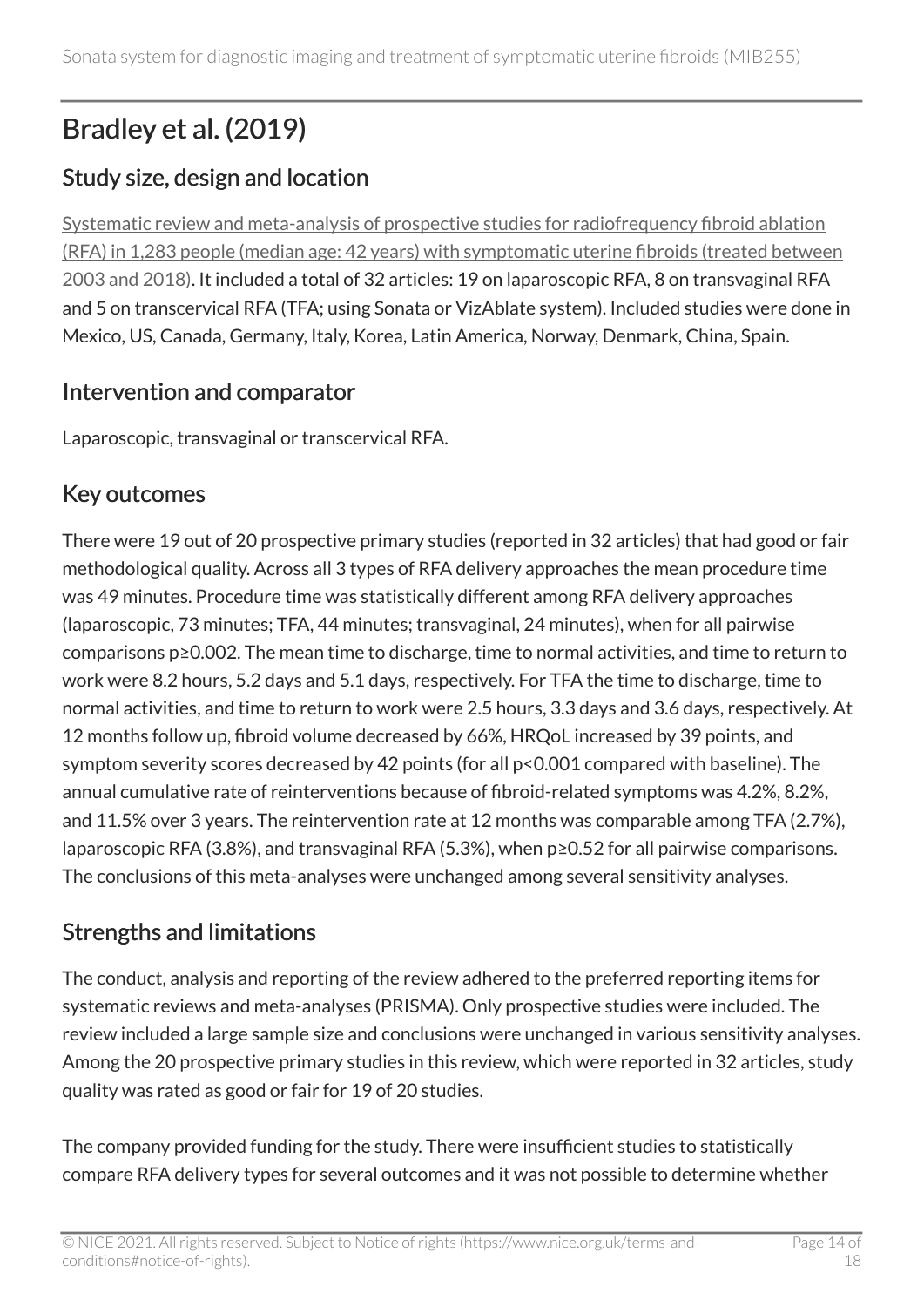RFA efficacy was influenced by fibroid type or volume because of concerns of aggregation bias. Only a few of the included studies had a follow up of longer than 12 months.

## **Sustainability**

No sustainability claims have been made by the company.

## Recent and ongoing studies

• [Transcervical Radiofrequency Ablation of Uterine Fibroids Global Registry \(SAGE\)](https://clinicaltrials.gov/ct2/show/NCT03118037). ClinicalTrials.gov identifier: NCT03118037. Status: suspended (last updated February 2021). Indication: uterine fibroid. Device: Sonata system. Estimated study completion date: December 2025.

# Expert comments

Comments on this technology were invited from clinical experts working in the field and relevant patient organisations. The comments received are individual opinions and do not represent NICE's view.

Three out of 5 experts were familiar with this technology and 2 had used the Sonata system before.

## Level of innovation

Most experts felt that the technology was a novel concept or design. The innovative aspects identified by experts were that it combines intrauterine ultrasound imaging with targeted radiofrequency ablation and offers a potential outpatient approach that could be applied in most hospitals. Alternative treatments for fibroids were identified by experts and included: medical therapy (gonadotropin-releasing hormone analogues), hysterectomy, myomectomy, fibroid embolisation, hysteroscopic resection of fibroids and MRI-guided focused ultrasound (MRgFUS). One of the experts regarded the Sonata system as a better alternative to open or laparoscopic myomectomy when suitable within a target patient group. One of the experts noted that because the Sonata system targets the fibroid only it may not be associated with the same risks as fibroid embolisation, such as premature menopause or emergency hysterectomy. MRgFUS was highlighted by 2 experts as an alternative incisionless technique to the Sonata system, with 1 noting that it also involves thermal-ablative destruction of fibroid tissue. It was noted that, compared with MRgFUS, the Sonata system has its own portable standalone ultrasound capability with no need for a preoperative MRI scan. Some experts also identified that hysteroscopic tissue retrieval systems are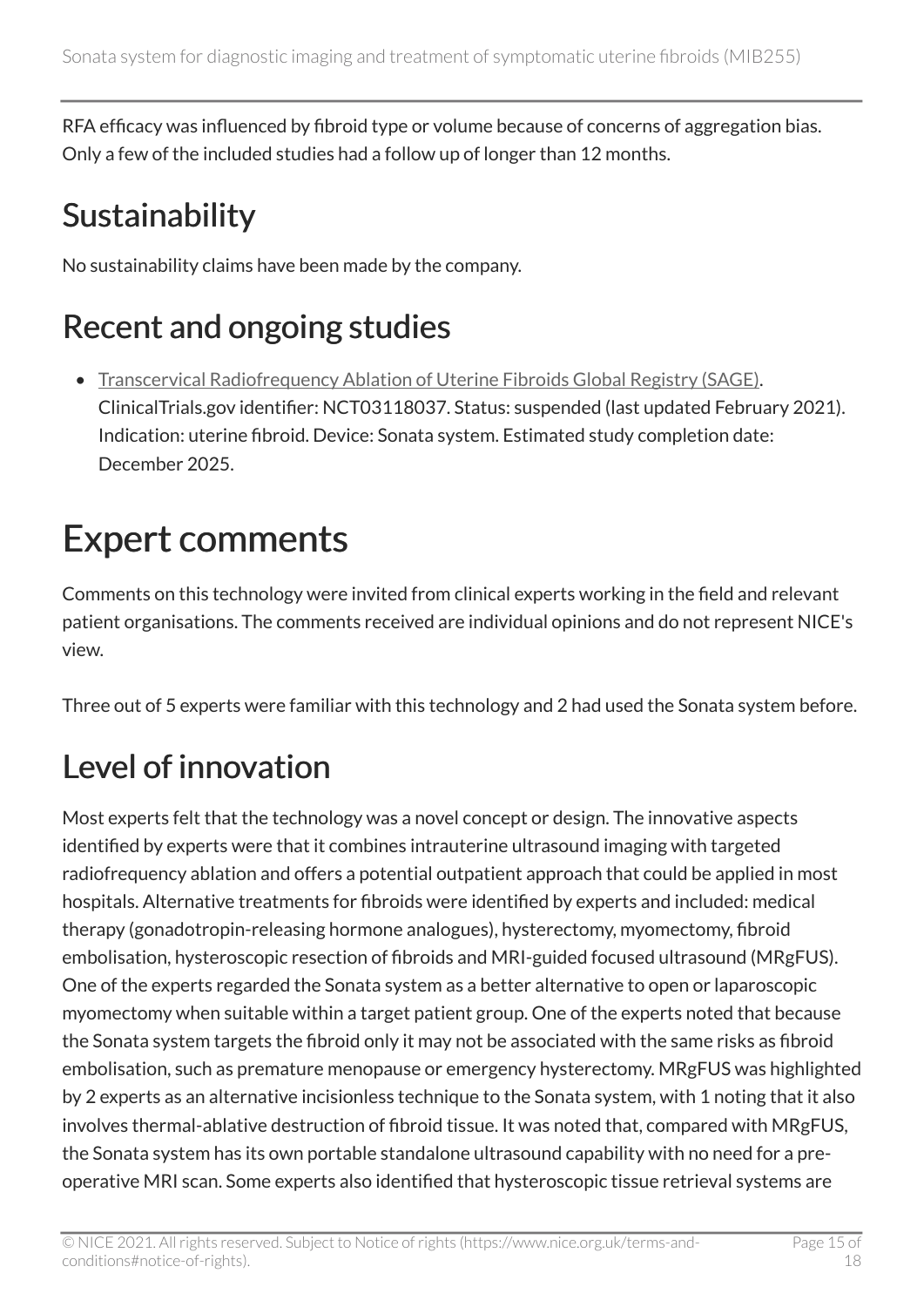competing technologies for treating small submucosal fibroids (usually less than 3 cm).

## Potential patient impact

Experts stated that avoiding surgery, and its associated risks and prolonged recovery period, is a potential benefit for people having treatment with the Sonata system. One noted that people can return to work 48 hours after having treatment with the Sonata system compared with up to 6 weeks after abdominal myomectomy, which also leaves a large cosmetic scar on the abdomen, similar to a caesarean birth. One expert noted that, compared with uterine artery embolisation, the technology seems to have less negative effect on fertility and a lower risk of hysterectomy. People with fibroids who need a fertility sparing treatment or want to avoid surgery were identified by experts as those who would benefit most from the technology. Three experts noted that people benefitting from this treatment would have intramural fibroids, with 1 expert specifying FIGO type 2 to 5, another specifying FIGO type 3 and possibly type 4, and the remaining expert specifying a fibroid size of 3 cm to 5 cm. Another noted that they would be more inclined to use the Sonata system in people with fewer than 8 uterine fibroids. People at high risk of abdominal surgery because of obesity, previous surgery or anaesthetic problems were also identified. Most experts thought that the technology could change the current care pathway in some way. Experts noted that the technology could lead to less invasive treatment, shorter duration of hospital stays, lower risk of complications and a faster return to normal activities, but further evidence would be needed to support this.

## Potential system impact

Potential benefits to the healthcare system identified by the experts were reducing the number of surgical procedures for symptomatic fibroids, decreasing theatre occupancy (both operating and radiology) and bed stays, and freeing up time on MRI scanners. Most experts agreed that the Sonata system could replace existing treatment in selected people only. One of the experts thought that the technology would be an addition to standard care. Most experts thought that the Sonata system could be more cost effective than surgical treatments. One of them noted that costs for the device are substantial and that overall cost-savings may only be realised if reintervention rates are shown to be low. Another noted the expensive disposable cost per procedure but added that the procedure needs minimal extra equipment and takes no longer than 45 minutes of operating with no assistance. One expert thought that the technology would have similar costs to standard care but noted that comparative data is lacking. All experts noted that training would be needed on how to use the technology. One expert highlighted that a good level of ultrasound scanning ability would be needed to use the device. None of the experts were aware of any safety concerns surrounding the technology. One of them noted the limited long-term evidence for the technology, highlighting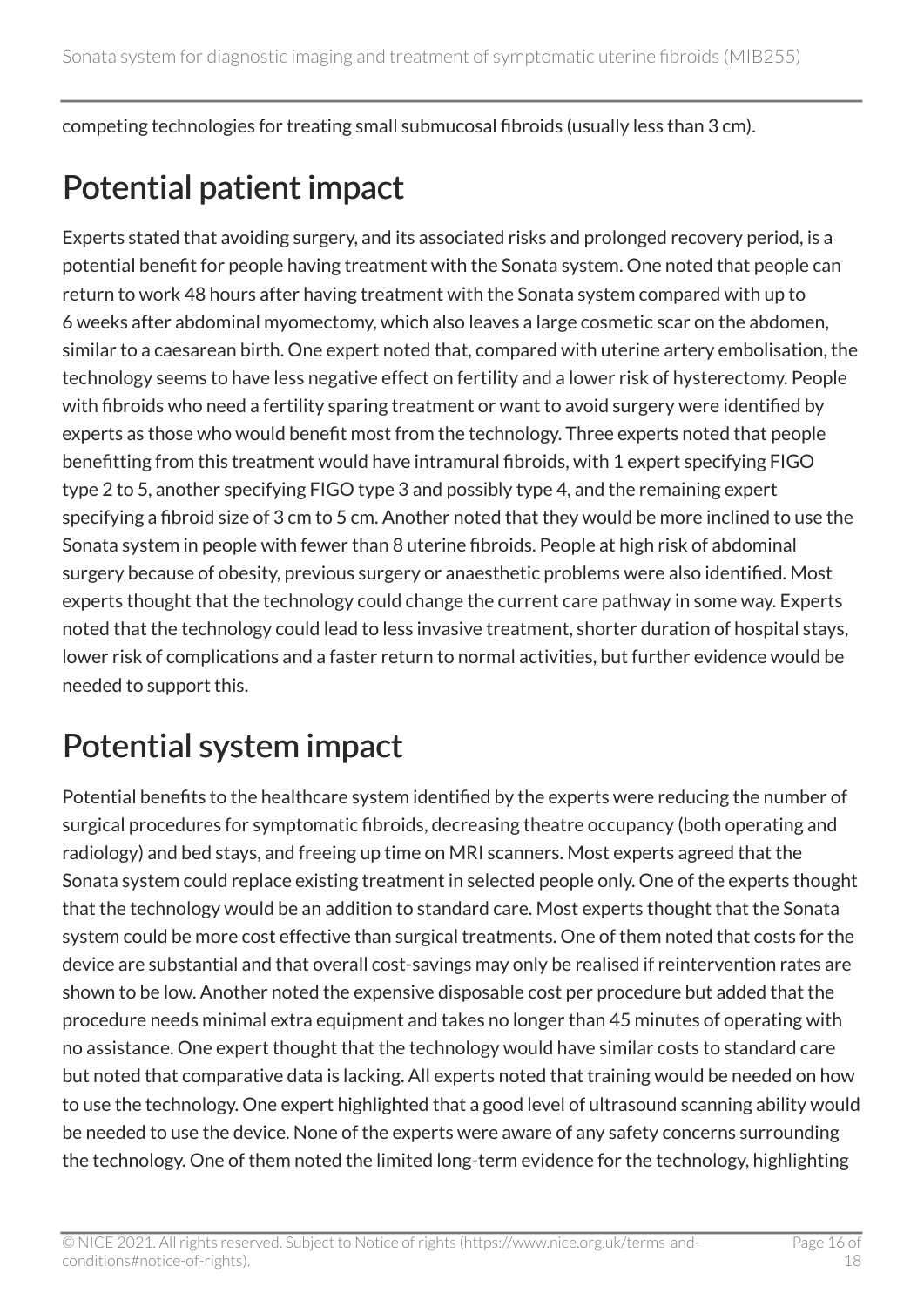that long-term morbidity has not been yet studied.

### General comments

According to some of the experts, the technology is currently being used at 2 UK NHS centres. Two of the experts said that the technology would be used initially in secondary care, with 1 adding that it is unlikely to be applied in primary care. The initial cost of the device and training needs were the main issues noted by experts that could prevent the Sonata system from being adopted. Apart from training needs, no other usability or practical aspects of the technology were identified. The 2 experts who have used the device before found it easy to use. Experts noted that evidence from comparative trials against standard care (laparoscopic or open myomectomy or hysterectomy), as well as other techniques used in the treatment of fibroids, such as intrauterine devices and hysteroscopic tissue retrieval systems, would be needed to address some of the uncertainties in the evidence base. Long-term follow-up data relating to subsequent pregnancy were also mentioned by some of the experts, as well as studies assessing postprocedural complications, the incidence of rare complications (such as perforation rate and thermal injuries) and the sizes of fibroids that are treatable using the Sonata system. One expert also noted a lack of evidence around methodological techniques for the procedure. One expert thought that about 25% of symptomatic fibroids could be considered for treatment with the Sonata system, adding that people wishing to maintain fertility or those with fibroids greater than 5 cm would not be eligible. Another said that the Sonata system would be suitable for 20% of their patients. However, the expert highlighted that many of their patients have large and numerous fibroids, and that in centres seeing people with smaller and fewer fibroids this percentage is likely to be higher. Two of the experts noted that, in their hospitals, around 40 or 50 people a year may be offered treatment with the Sonata system.

## Expert commentators

The following clinicians contributed to this briefing:

- Mr Bruce Ramsay, consultant in obstetrics and gynaecology, Peterborough City Hospital, received training from the company and the hospital was provided with free devices to offer treatment to 6 patients using the Sonata system (October 2018 to May 2019).
- Mr Saikat Banerjee, consultant gynaecologist and minimal access reproductive surgeon, Addenbrooke's Hospital, was paid by Medtronic for a teaching course in 2018 and was a voluntary assessor for the Ligasure system (Medtronic) in 2017.